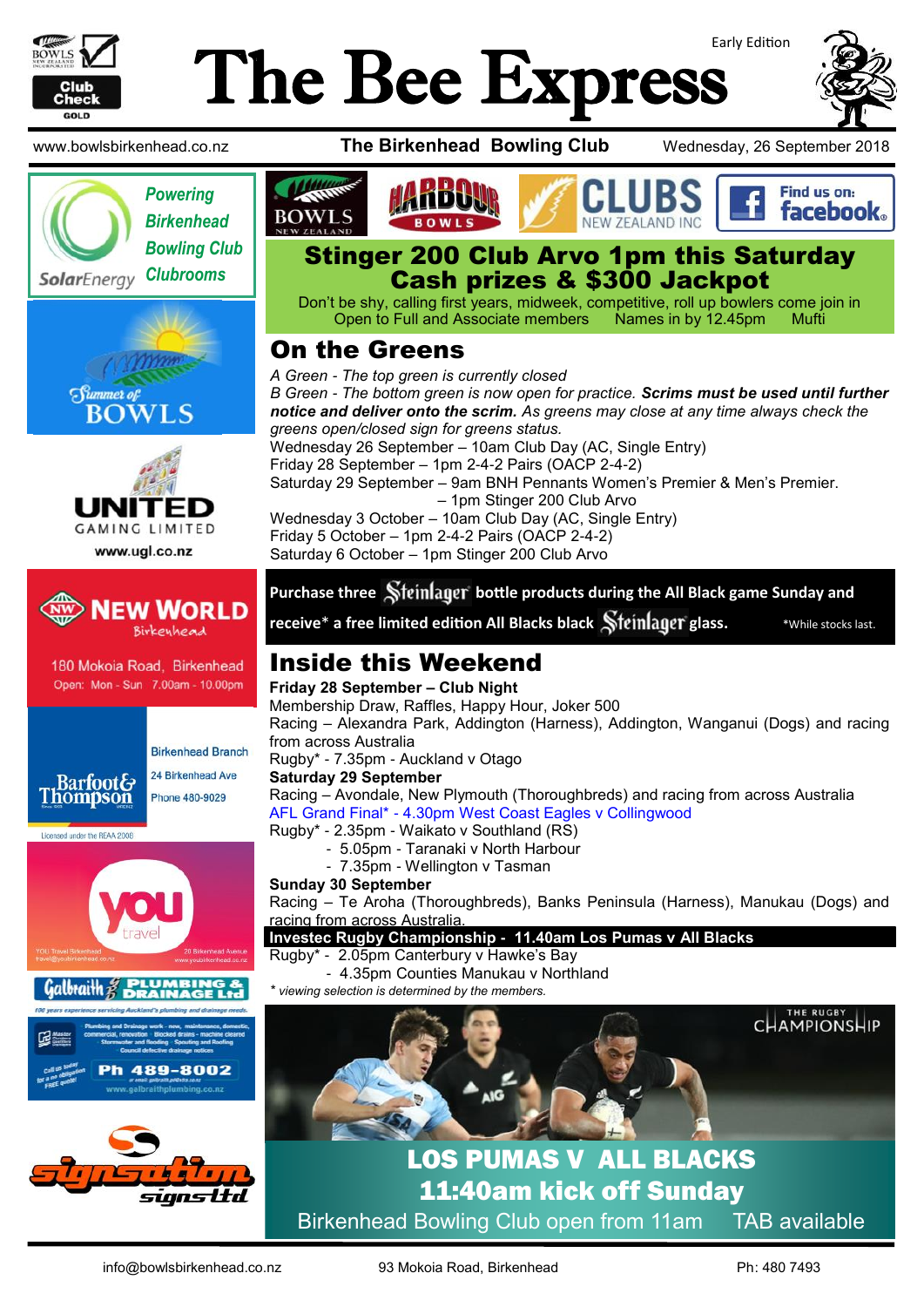www.bowlsbirkenhead.co.nz **The Birkenhead Bowling Club** Wednesday, 26 September 2018

**Birkenhead Bowling Club** 

February 16-17 2019

**The Good Home Birkenhead Pairs** 

endorsed by Bowls New Zealand as part of the Summer of Bowls



**Birkenhead Licensing Trust** Investing in our community



**Customised Team & Club Uniforms** : 419-0926 M: 0275 297-297 www.emmieswart.co.n



Design & Manufacture **High Quality Durable** Whiteboards **Noticeboards Educational Furniture** Over 25 years

www.3dproducts.co.nz



**William Roard** 

american diagnosis e Ph 09 441 7447 field 0629

New Zealand made



www.dils.co.nz



BIRKENHEAD

Recreation Drive PH: 418 2424 Proudly Supporting Bowls Birkenhead www.birkenheadrsa.com

# Summer of<br>BOWLS

# Nineteen

With the format changed from previous years of set play to a straight out race to twenty one shots. BNH's Ivan Kostanich Memorial Open Premier Singles got underway on carpet greens across the centre. Of the ten Birkenhead men that hit the greens Saturday morning in pursuit of the title only one survived to play the Sunday knockout.

Daymon Pierson made the round of sixteen and up against Mt Wellington's Kevin Beasley. Pierson walked away with a win and smile on his face (21-16). Into the Quarters and next up was Royal Oak's Gary Cotter who had just defeated Colin Rogan in a time limited game (18-16).

The Quarters and Pierson dropped a four first end then played his way to a 9-6 lead, 13-6, 17-11 and 19-12. Up by seven shots and two shots off the win it looked good for Pierson, but this is singles and it's all about reaching twenty one shots before your opponent. The next nine shots all went to Cotter taking and the game (19-21).

Cotter went on to beat Wayne Wrack in the semi (21-14) to reach the final where he lost to Northcote's Brent Malcom (19-21).

On the other side of the bridge, Birkenhead \$6,500 Women's Pairs past winner & regular, Linda Ralph took out Auckland Bowls equivalent, The Women's Premier Open Singles.

# Pennants this Saturday

Pennants gets underway 9am this Saturday, 29 September. Our Women's Premier Division (Bees) are at home to Mairangi Bay Roses while the Men's Premier Division (Stingers) are also home to Mairangi Bay Blue. Playing away Men's Division One (Bumble Bees) travel to Mairangi Bay White along with Men's Division Two (Bee Keepers) are also off to Mairangi Bay.

# **JOIN SOCIAL BOW**

Proudly supported by: **MONDAYS 6PM START** 29 October 12, 19, 26 November 3 & 10 December Teams of three or single entry Bowls & tuition supplied Evening Meal included 6 evenings for \$40 per person **Further info & bookings contact Evan Ph: 021 057-5491 or Email: socialbowls@bowlsbirkenhead.co.nz**

> **YOU Travel Birkenhead** 20 Birkenhead Ave, Birkenhead Phone: +64 9 480 0402

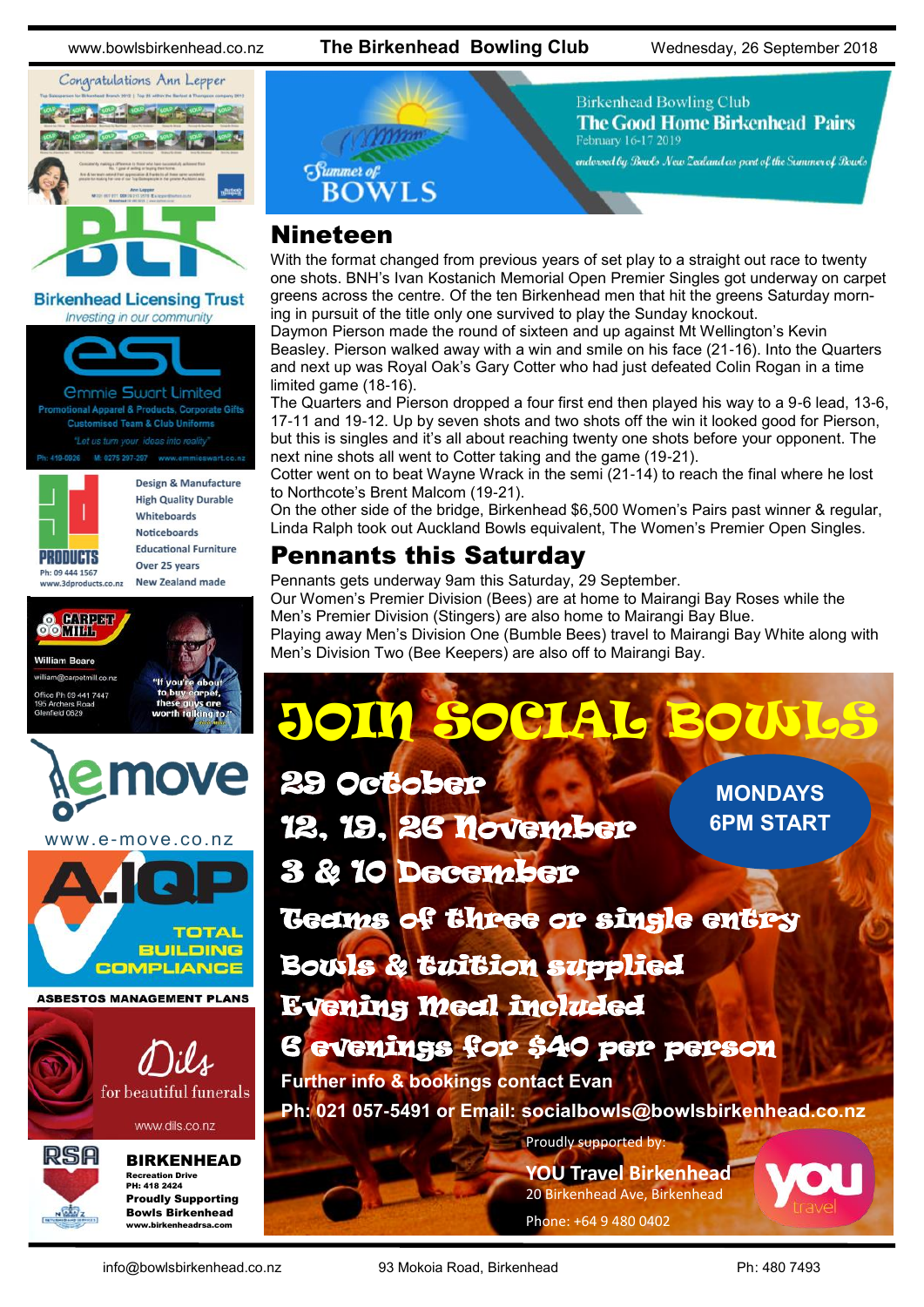





#### **HEELS ON WAIRAU** 155 Wairau Road ph: 444 5756

www.wheelsonwairau.co.nz

**AKARANA PUBLISHING COMPANY** 

**Sporting & General Publications** 

Ph: 419 7124



**Barfoot&Thompson** Starship

**Tim Roskruge** M: 0274 923 125 Birkenhead 09 480 9029<br>P: 09 418 3846 E: troskruge@barfoot.co.nz **Birkenhead 24 Briterit**<br>P O Roa 34027 Birken Avenue<br>Fax. 09 480 9019 www.barfoot.co.rd





180 Mokoia Road, Birkenhead Open: Mon - Sun 7.00am - 10.00pm





Daylight Saving Time Begins 2am Sunday Turn clocks forward one hour

## Have Your Say

*From Bowls New Zealand website www.bowlsnewzeland.co.nz:*

#### **Bowls NZ Champion of Champions: Survey**

Over the past few months Bowls New Zealand has undertaken a review of all its national competitions, placing a priority on Bowls3Five, Nationals and the Intercentre tournaments for the 2018/2019 season.

This followed a period of consultation with members, clubs and centres.

In listening to the feedback, it became obvious that Bowls NZ should re-consider providing a 'pathway' for the club bowler to achieve a New Zealand title.

With the Nationals permitting composite sides (Yep – that is a debate for another day!) and the Intercentre being the do-

main of the 'best' regional bowlers in the country; there is little opportunity for the club bowler to achieve a New Zealand title.

Bowls NZ would like to propose the following competition, available to



all club bowlers throughout the country. That being, a return to the New Zealand "Champion of Champions" tournament, whereby the centre champions play off for the rights to be called "New Zealand Champion of Champions".

#### **Proposal for 2019 - Bowls NZ Champion of Champions:**

Each centre would, by the conclusion of the 2018/2019 season, have determined their centre champion(s).

The centre champion would be the winner of their 'club champion of champions'.

The 2018/2019 centre champions would be invited to a New Zealand 'Champion of Champions' finals late 2019.

The disciplines would be shared around the country, based upon available covered facilities.

It is proposed that the 2019 Champion of Champions Series would include the following disciplines:

Singles: Women's and Men's Pairs: Women's and Men's

Fours: Women's and Men's

(If this event goes ahead and is successful in 2019, Bowls New Zealand would look to add Triples and Mixed Pairs.)

Go to Bowls New Zealand's website (bowlsnewzealand.co.nz) or Facebook page to complete the survey and have your say.

# Pencil These In

Sunday 7 October - 1pm Have A Go & Club Open Day Thursday 11 October - 7pm Quiz Night Tuesday 6 November - Melbourne Cup Day Thursday 8 November - 7pm Quiz Night Sunday 2 December – Ham Tournament Sunday 9 December - Kids Christmas Party – *note: this is a change of date from that published in the club handbook* Thursday 13 December - 7pm Quiz Night Wednesday 19 December – Rod Mahon Memorial – Ham Tournament Thursday 10 January - 7pm Quiz Night Saturday 2 & Sunday 3 February – Bert Sutcliffe Retirement Village \$5,500 Men's Pairs Wednesday 6 February – Birkenhead Rotary Charity Tournament Saturday 16 & Sunday 17 February - The Good Home Birkenhead \$6,500 Women's Pairs Saturday 6 & Sunday 7 April - Wheels On Wairau Seafood Tournament



**Birkenhead Bowling Club Bert Sutcliffe Retirement Village Pairs** February 2-3 2019

endorsed by Bowls New Zealand as part of the Summer of Bowls